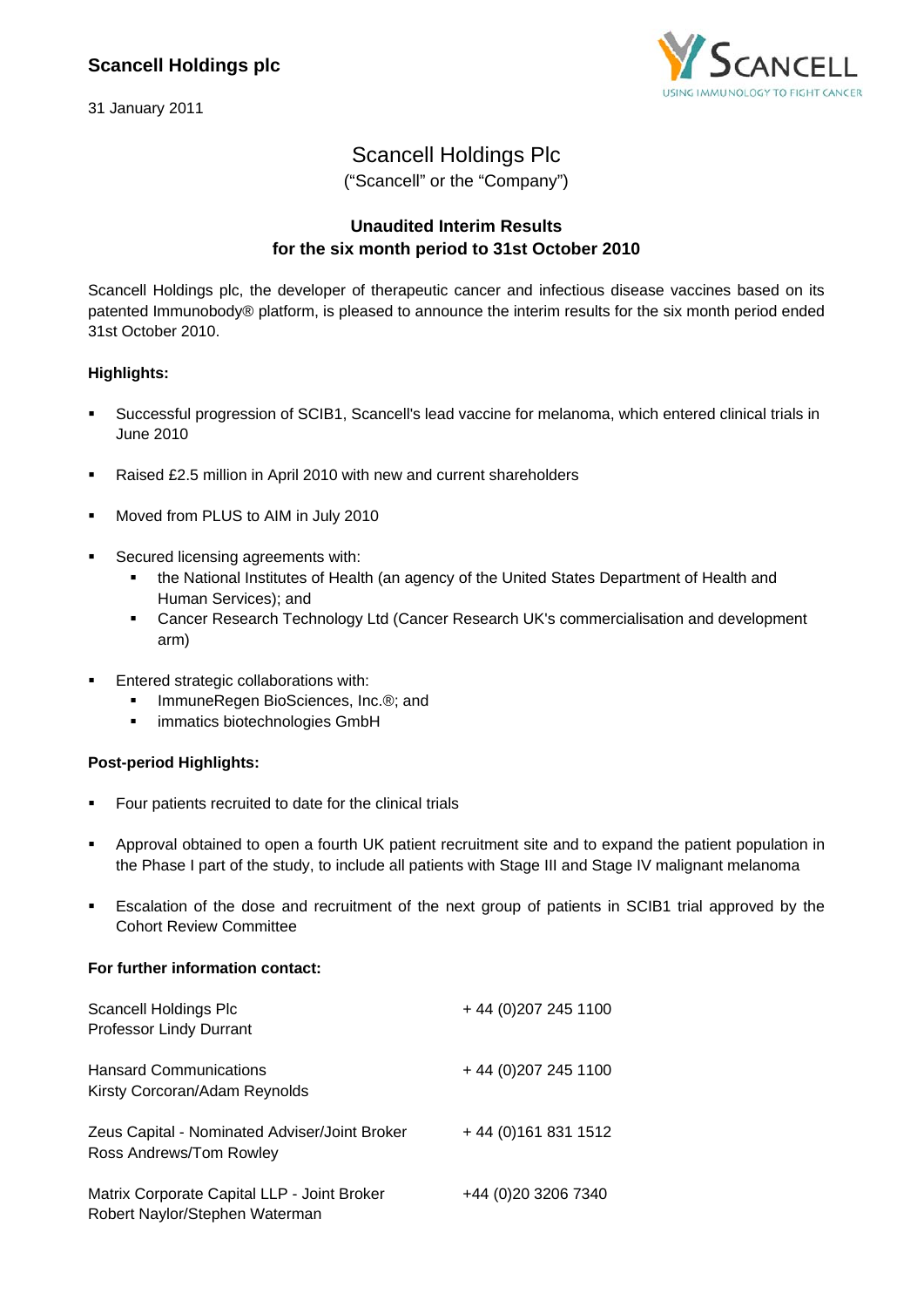

### **CHAIRMAN'S STATEMENT**

In the six months to 31<sup>st</sup> October 2010 Scancell successfully met the commercial and scientific objectives it had set out in line with the Company's strategy in what proved to be an exciting and busy period. The progression of Scancell's first vaccine, SCIB1 for melanoma which entered clinical trials in June 2010, was a particular highlight. Having successfully raised £2.5 million in April 2010, the Company also moved from PLUS to AIM in July 2010.

### **Financial**

### *Profit and Loss Account*

The Company made an overall operating loss for the six month period to 31st October 2010 of £835,540 (2009: restated loss of £661,794). The reduction in direct costs reflects the slower than anticipated recruitment of patients for the clinical trials. An increase in administrative costs has arisen as the company has increased the costs of protecting its intellectual property and incurred "one-off" costs in moving to AIM. Overall the loss for the six month period was £802,170 (2009: restated loss £626,126).

### *Balance Sheet*

The cash at bank at 31st October 2010 was £1,740,925 (2009: £1,104,229).

### **SCIB1 Phase I Clinical Trial**

During the period, Scancell met an important milestone when SCIB1, its ImmunoBody® vaccine being developed for the treatment of melanoma, entered clinical trials. Following receipt of the Clinical Trial Approval in May 2010 from the Gene Therapy Advisory Committee and the Medicines and Healthcare Products Regulatory Agency Medicines Division, Scancell was able to commence its Phase I clinical trial of SCIB1 in June 2010. All patients in the clinical trial are being treated with Scancell's SCIB1 vaccine which is being delivered using Ichor Medical Systems' TriGrid™ electroporation delivery device. To date, four patients have been enrolled on the trial, which is currently taking place at three centres and is evaluating the safety and tolerability of SCIB1 in patients with late stage (Stage IV or inoperable Stage III) melanoma.

During the past year, data has emerged from studies of two new treatments in Stage IV melanoma patients: firstly, a study of PLX 4032, a B-raf inhibitor, demonstrated a survival benefit versus decarbazine (although the magnitude of the response has not yet been reported) in patients with the BRAF gene mutation (50-60% of patients); secondly, a Phase III trial of the anti-CTLA4 monoclonal antibody ipilimumab demonstrated prolonged survival, with 23.5% of treated patients still alive after two years. Ipilimumab is expected to receive approval for use in patients with advanced metastatic melanoma later this year, although it can also cause potentially life-threatening side effects. Despite these advances there is still a profound need for more effective and safer treatments of this devastating disease.

With these two trials running, the recruitment rate of patients for Scancell's Phase I study has been slower than anticipated, as some otherwise suitable patients have been recruited into B-raf studies or offered ipilimumab on a compassionate use basis. By the time the patients have failed to respond to one of these treatments, they are often too ill to enter the SCIB1 trial.

The Company is pleased to have obtained the approval from the Gene Therapy Advisory Committee ('GTAC') and the Medicines and Healthcare products Regulatory Agency ('MHRA') Medicines Division to open a fourth trial centre in Leeds. This approval along with that of Scancell's protocol amendment allowing inclusion of all Stage III and Stage IV malignant melanoma patients, is expected to improved recruitment in 2011. These earlier stage patients are anticipated to make better immune responses (as late stage cancer patients often have weakened immune systems) which should have a positive effect on the trial outcome.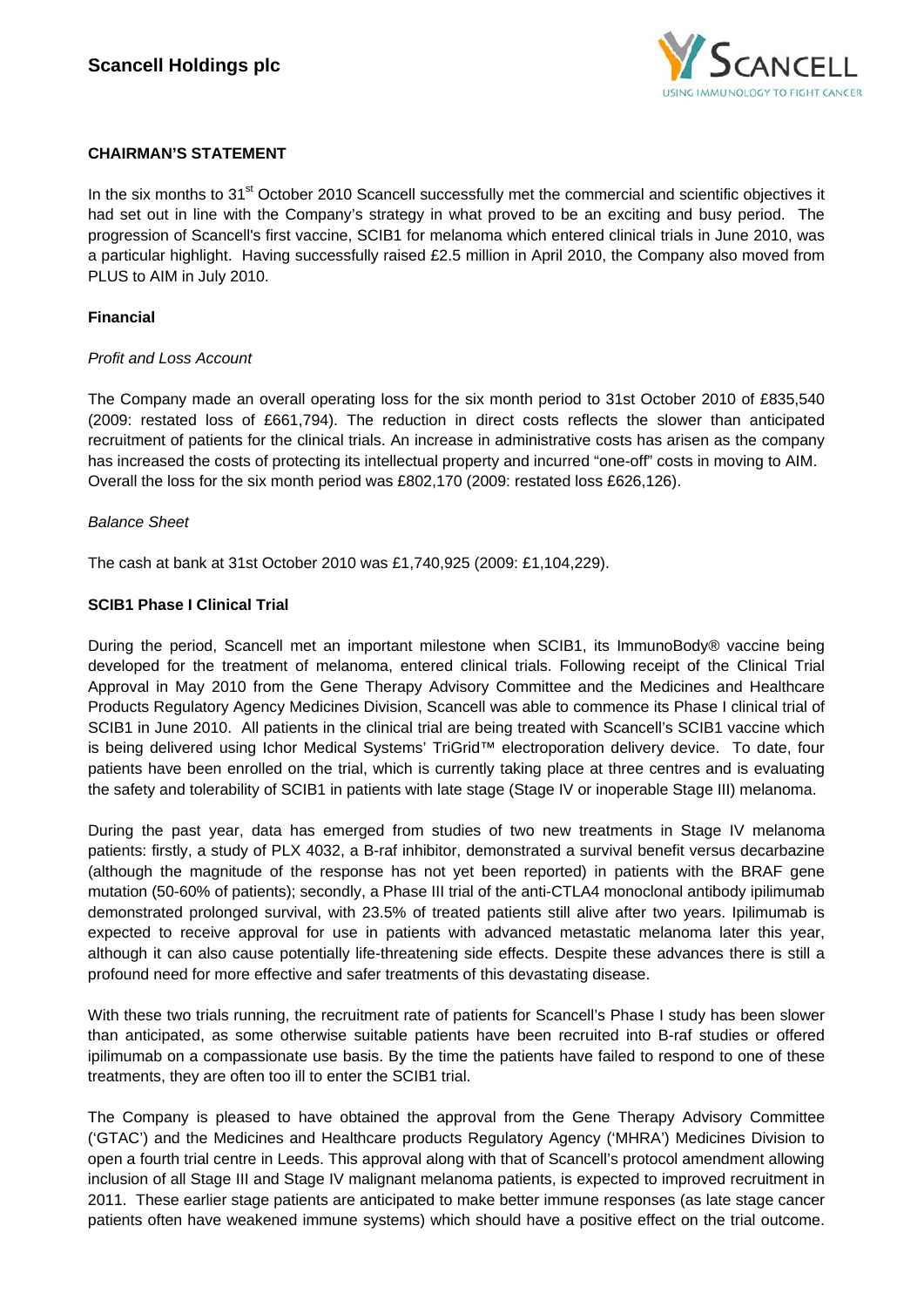## **Scancell Holdings plc**



The Phase II trial, which will be conducted in less severely ill patients, is not expected to experience an issue with patient recruitment.

Scancell's first group of patients receiving the lowest dose of SCIB1 has now been evaluated by the Cohort Review Committee. The review of the safety data of the first three patients after three treatments has resulted in the approval of an escalation of the dose and recruitment of the next group of patients which marks a positive progression in the trial.

### **Agreements and Collaborations**

Scancell secured two key agreements during the period under review:

- A worldwide non-exclusive licensing agreement with the National Institutes of Health, an agency of the United States Department of Health and Human Services, for use of the melanoma antigens TRP-2 and gp100 as key components of SCIB1; and
- A licensing agreement with Cancer Research Technology Ltd, Cancer Research UK's commercialisation and development arm to use a human antibody known as 105AD7 for the development of new ImmunoBody® vaccines for any immunotherapy indication.

The Company also entered two important strategic collaborations in the period:

- With ImmuneRegen BioSciences, Inc.®, a wholly owned subsidiary of IR BioSciences Holdings, Inc. (OTC BB:IRBS.OB), to investigate the synergy between ImmuneRegen's Homspera® and Scancell's ImmunoBody® vaccine technologies. An initial treatment utilising a DNA vaccine based on the ImmunoBody® technology, in combination with Homspera® has shown a significantly improved immune response of the vaccine in an animal model. Follow-up studies are currently being performed to optimise the effects of Homspera in enhancing the next generation of Scancell's cancer vaccines; and
- With immatics biotechnologies GmbH to explore the development of novel ImmunoBody® vaccines for colorectal cancer.

### **Outlook**

SCIB1's progress in the clinic remains on track, and the Board is delighted to have received the approval from the Cohort Review Committee to escalate the dose of SCIB1 and begin recruitment of the next group of patients.

As mentioned in the AGM Statement on the 14 December 2010, the delay experienced in patient recruitment might have resource implications for Scancell. It may be difficult to generate revenues from a commercial deal on the ImmunoBody® technology until the Phase I clinical trial has been completed in late 2011. It could therefore be necessary to augment the Company's capital resources to complete the Phase II study. However, the Board is confident that by recruiting earlier stage patients and opening both the announced Leeds centre and a fifth centre yet to be confirmed, Scancell remains well placed to complete the clinical study by the end of 2012.

The Directors believe that positive data from the SCIB1 study, along with SCIB2, the second ImmunoBody® product that the Company is designing and will test to the proof of principle stage, would significantly enhance the value of the business. The Company maintains its intention to position itself as a company with clinical stage products and the potential for a technology platform capable of generating a new product pipeline for a trade sale to a leading pharmaceutical or biotechnology company operating in the oncology market.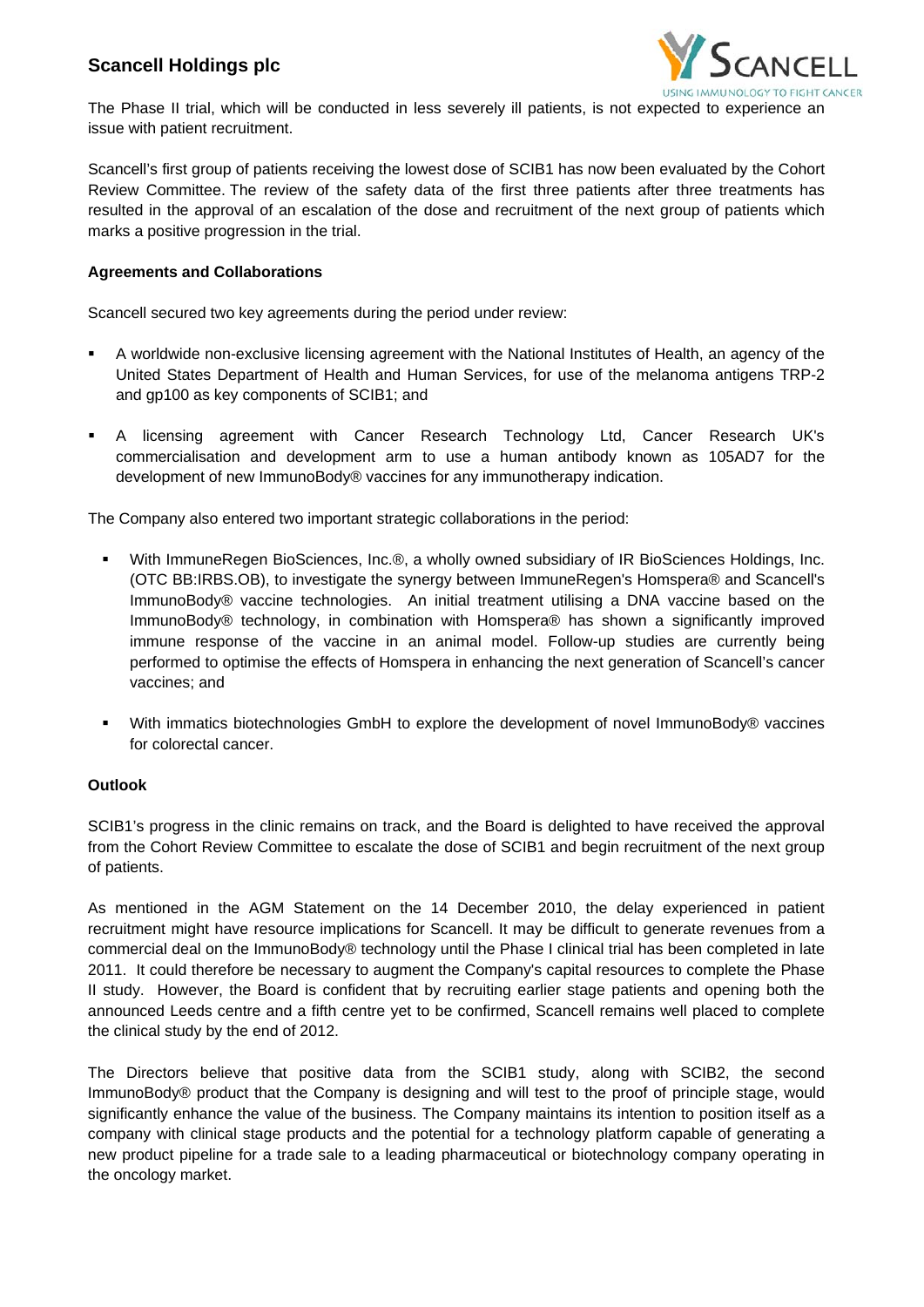## **Scancell Holdings plc**



The Board is pleased with the Company's advancement over the period, and would like to thank all those involved with Scancell for their dedication and support that has enabled the progress to date.

David Evans Chairman Scancell Holdings plc 31 January 2011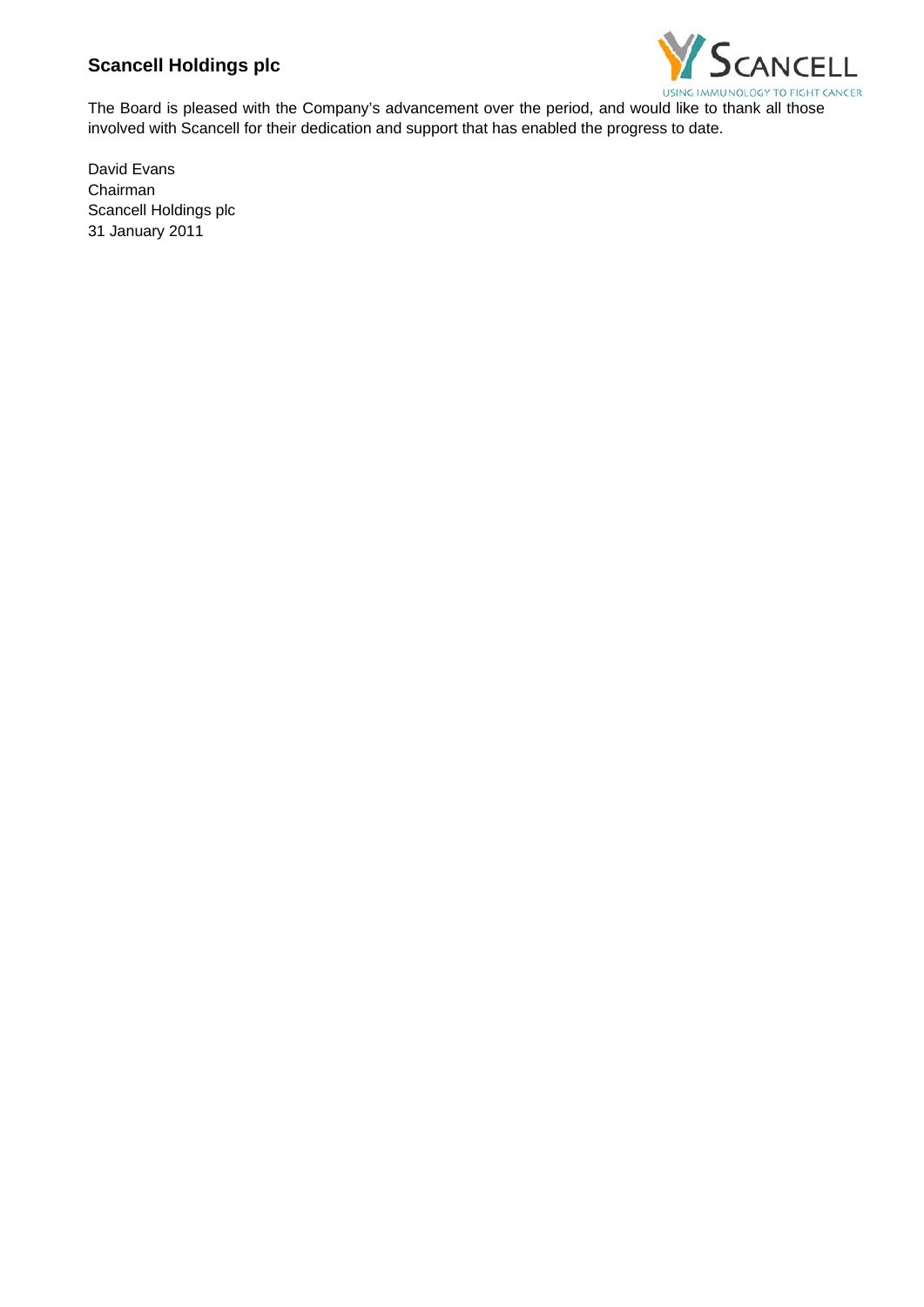

# **Unaudited Consolidated Income Statement for the six months to 31st October 2010**

|                                                                                                    |          | Unaudited<br>six months<br>31/10/2010 | Unaudited<br>six months<br>(restated)<br>31/09/2009 | Audited<br>Year to<br>30/04/2010 |
|----------------------------------------------------------------------------------------------------|----------|---------------------------------------|-----------------------------------------------------|----------------------------------|
|                                                                                                    |          | £                                     | £                                                   | £                                |
| <b>REVENUE</b>                                                                                     |          |                                       |                                                     |                                  |
| Cost of sales                                                                                      |          | 377,655                               | 425,178                                             | 1,091,351                        |
| <b>GROSS LOSS</b>                                                                                  |          | (377, 655)                            | (425, 178)                                          | (1,091,351)                      |
| <b>Administrative Expenses</b>                                                                     |          | 457,885                               | 274,379                                             | 751,365                          |
|                                                                                                    |          | (835, 540)                            | (699, 557)                                          | (1,842,716)                      |
| <b>Other operating Income</b>                                                                      |          |                                       | 37,763                                              | 37,650                           |
| <b>OPERATING LOSS</b>                                                                              |          | (835, 540)                            | (661, 794)                                          | (1,805,066)                      |
| Interest receivable and similar income                                                             |          | 620                                   | 1,782                                               | 2,427                            |
| <b>LOSS ON ORDINARY ACTIVITIES</b><br><b>BEFORE TAXATION</b><br>Tax on loss on ordinary activities |          | (834, 920)<br>(32,750)                | (660, 012)<br>(33, 876)                             | (1,802,639)<br>(65, 510)         |
| <b>LOSS FOR THE PERIOD ATTRIBUTABLE</b><br>TO EQUITY HOLDERS OF THE PARENT                         |          | (802, 170)                            | (626, 136)                                          | (1,737,129)                      |
| <b>BASIC EARNINGS PER SHARE (pence)</b>                                                            | (Note 2) | (5.0)                                 | (6.1)                                               | (16.2)                           |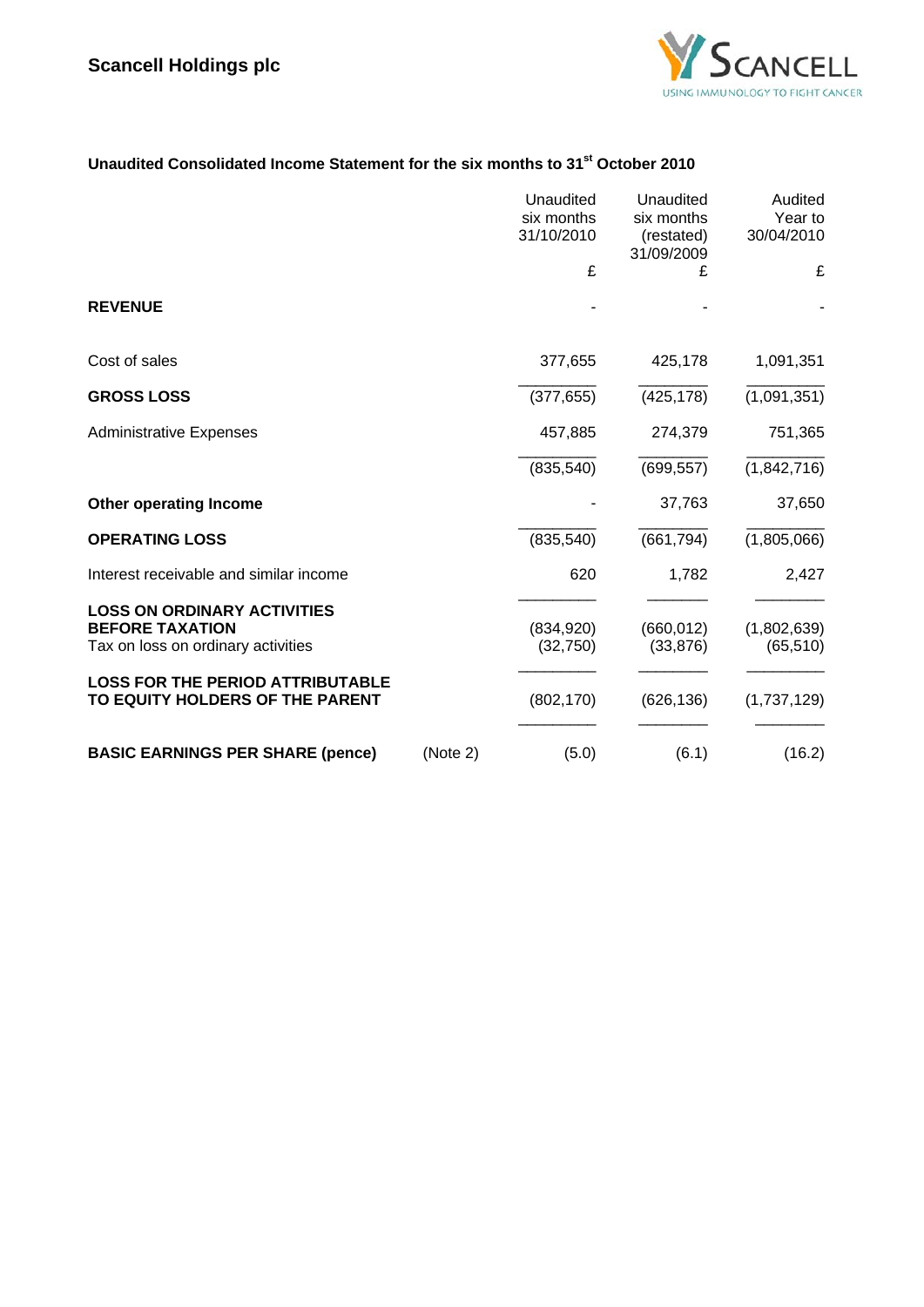

# **Unaudited Consolidated interim statement of financial position as at 31st October 2010**

|                                                                              | Unaudited            | Unaudited<br>(restated) | Audited         |
|------------------------------------------------------------------------------|----------------------|-------------------------|-----------------|
|                                                                              | 31/10/2010<br>£      | 31/10/2009<br>£         | 30/04/2010<br>£ |
| <b>ASSETS</b>                                                                |                      |                         |                 |
| <b>Non-current assets</b>                                                    |                      |                         |                 |
| Plant and equipment                                                          | 119,231              | 79,437                  | 131,763         |
| Goodwill                                                                     | 3,415,120            | 3,415,120               | 3,415,120       |
|                                                                              | 3,534,351            | 3,494,557               | 3,546,883       |
| <b>Current assets</b>                                                        |                      |                         |                 |
| Trade and other receivables                                                  | 121,495              | 132,462                 | 57,819          |
| Income tax assets                                                            | 97,567               | 82,034                  | 64,817          |
| Cash and cash equivalents                                                    | 1,740,925            | 1,104,229               | 2,830,145       |
|                                                                              | 1,959,987            | 1,318,725               | 2,952,781       |
| <b>TOTAL ASSETS</b>                                                          | 5,494,338            | 4,813,282               | 6,499,664       |
| <b>LIABILITIES</b><br><b>Current liabilities</b><br>Trade and other payables | 171,368              | 153,098                 | 451,787         |
| <b>NET CURRENT ASSETS</b>                                                    | 1,788,619            | 1,165,627               | 2,500,994       |
| <b>NET ASSETS</b>                                                            | 5,322,970            | 4,660,184               | 6,047,877       |
| <b>TOTAL EQUITY</b>                                                          |                      |                         |                 |
| Called up share capital                                                      | 159,266<br>8,345,275 | 102,756<br>5,911,105    | 158,733         |
| Share premium account                                                        |                      |                         | 8,321,808       |
| Retained earnings                                                            | (3, 181, 571)        | (1,353,677)             | (2,432,664)     |
| <b>Attributable to equity</b><br>holders of the parent                       | 5,322,970            | 4,660,184               | 6,047,877       |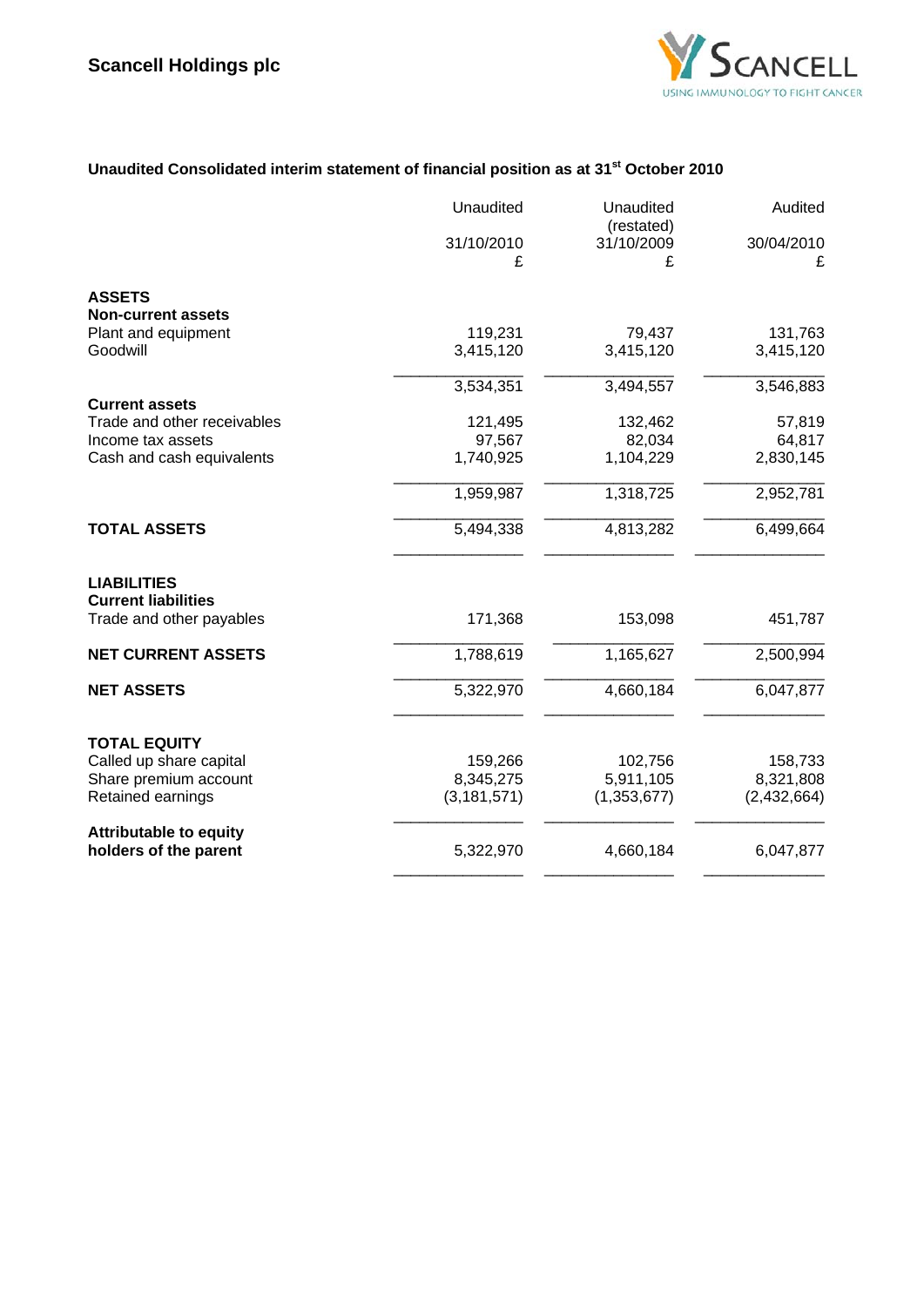

# **Unaudited consolidated interim cash flow statement for the six month period to 31st October 2010**

|                                                   | Unaudited     | Unaudited  | Audited     |
|---------------------------------------------------|---------------|------------|-------------|
|                                                   | 6 months      | 6 months   | Year        |
|                                                   |               | (restated) |             |
|                                                   | 31/10/2010    | 31/10/2009 | 30/04/2010  |
|                                                   | £             | £          | £           |
| <b>Loss from operations</b>                       | (835, 540)    | (661, 794) | (1,805,066) |
| Adjustments for:<br>Depreciation and amortisation | 16,236        | 11,324     | 22,649      |
| <b>Government Grants</b>                          |               | (37,500)   | (37,500)    |
| Share based payment expense                       | 53,263        | 32,006     | 64,012      |
| Operating cash flows before movements in          |               |            |             |
| working capital                                   | (766, 041)    | (655, 964) | (1,755,905) |
|                                                   |               |            |             |
| Movement in receivables                           | (63, 676)     | 82,445     | 18,817      |
| Movement in payables                              | (280, 419)    | (13, 633)  | 232,696     |
|                                                   |               |            |             |
| Net cash (outflow)/ inflow from operations        | (1, 110, 136) | (587, 152) | (1,504,392) |
|                                                   |               |            |             |
| Income taxes received                             |               | 141,525    | 190,376     |
|                                                   |               |            |             |
| Net cash from/(used by) operating activities      | (1, 110, 136) | (445,627)  | (1,314,016) |
| <b>Investing activities</b>                       |               |            |             |
| Purchases of plant and equipment                  | (3,704)       | (8, 496)   | (72, 148)   |
| Interest received                                 | 620           | 1,782      | 2,427       |
| Net cash used by investing activities             | (3,084)       | (6, 714)   | (69, 721)   |
|                                                   |               |            |             |
| <b>Financing activities</b>                       |               |            |             |
| Proceeds from issue of shares for cash            | 24,000        |            | 2,519,040   |
| Grants received                                   |               | 37,500     | 175,772     |
| Net cash from financing activities                | 24,000        | 37,500     | 2,694,812   |
|                                                   |               |            |             |
| Net increase/(decrease) in cash and cash          |               |            |             |
| equivalents                                       | (1,089,220)   | (414, 841) | 1,311,075   |
|                                                   |               |            |             |
| Cash and cash equivalents at beginning of         |               |            |             |
| period                                            | 2,830,145     | 1,519,070  | 1,519,070   |
| Cash and cash equivalents at end of period        | 1,740,925     | 1,104,229  | 2,830,145   |
|                                                   |               |            |             |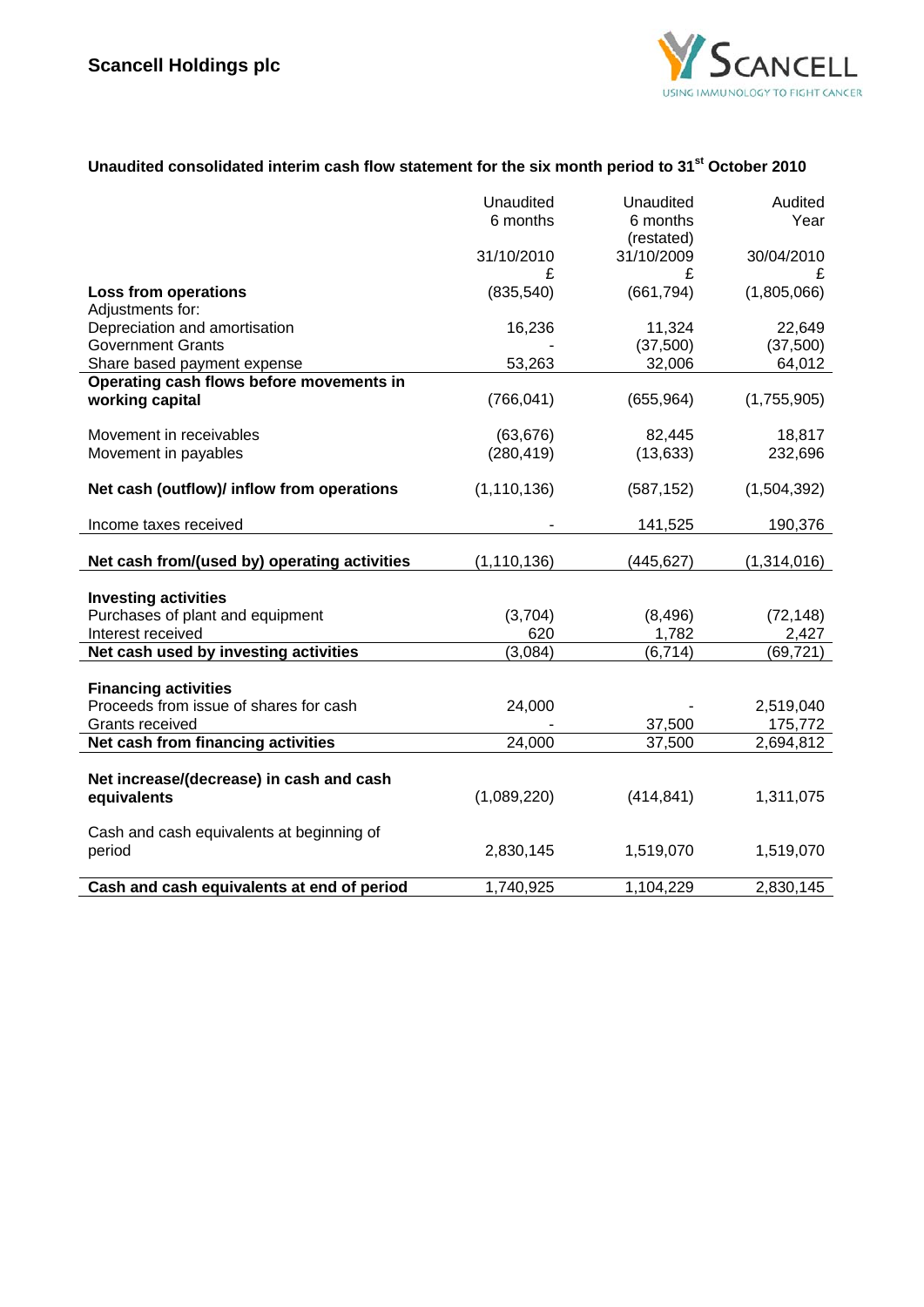

## **Unaudited consolidated interim statement of changes in equity**

|                                                                             | <b>Share</b><br><b>Capital</b><br>£ | <b>Share</b><br><b>Premium</b><br><b>Account</b><br>£ | <b>Retained</b><br><b>Earnings</b> | <b>Total</b><br>£                               |
|-----------------------------------------------------------------------------|-------------------------------------|-------------------------------------------------------|------------------------------------|-------------------------------------------------|
| At 1 <sup>st</sup> May 2010                                                 | 158,733                             | 8,321,808                                             | (2,432,664)                        | 6,047,877                                       |
| Loss for the period<br>Share issue<br>Share based payments                  | 533                                 | 23,467                                                | (802, 170)<br>53,263               | (802, 170)<br>24,000<br>53,263                  |
| At 31 <sup>st</sup> October 2010                                            | 159,266                             | 8,345,275                                             | (3, 181, 571)                      | 5,322,970                                       |
|                                                                             |                                     |                                                       |                                    |                                                 |
| At 1 <sup>st</sup> May 2009                                                 | 102,756                             | 5,911,105                                             | (759, 547)                         | 5,254,314                                       |
| Loss for the period<br>Share based payments                                 |                                     |                                                       | (626, 136)<br>32,006               | (626, 136)<br>32,006                            |
| At 31 <sup>st</sup> October 2009                                            | 102,756                             | 5,911,105                                             | (1,353,677)                        | 4,660,184                                       |
|                                                                             |                                     |                                                       |                                    |                                                 |
| At 1 <sup>st</sup> May 2009                                                 | 102,756                             | 5,911,105                                             | (759, 547)                         | 5,254,314                                       |
| Loss for the year<br>Share issue<br>Share issue costs<br>Share option costs | 55,977                              | 2,463,063<br>(52, 360)                                | (1,737,129)<br>64,012              | (1,737,129)<br>2,519,040<br>(52, 360)<br>64,012 |
| At 30 <sup>th</sup> April 2010                                              | 158,733                             | 8,321,808                                             | (2,432,664)                        | 6,047,877                                       |